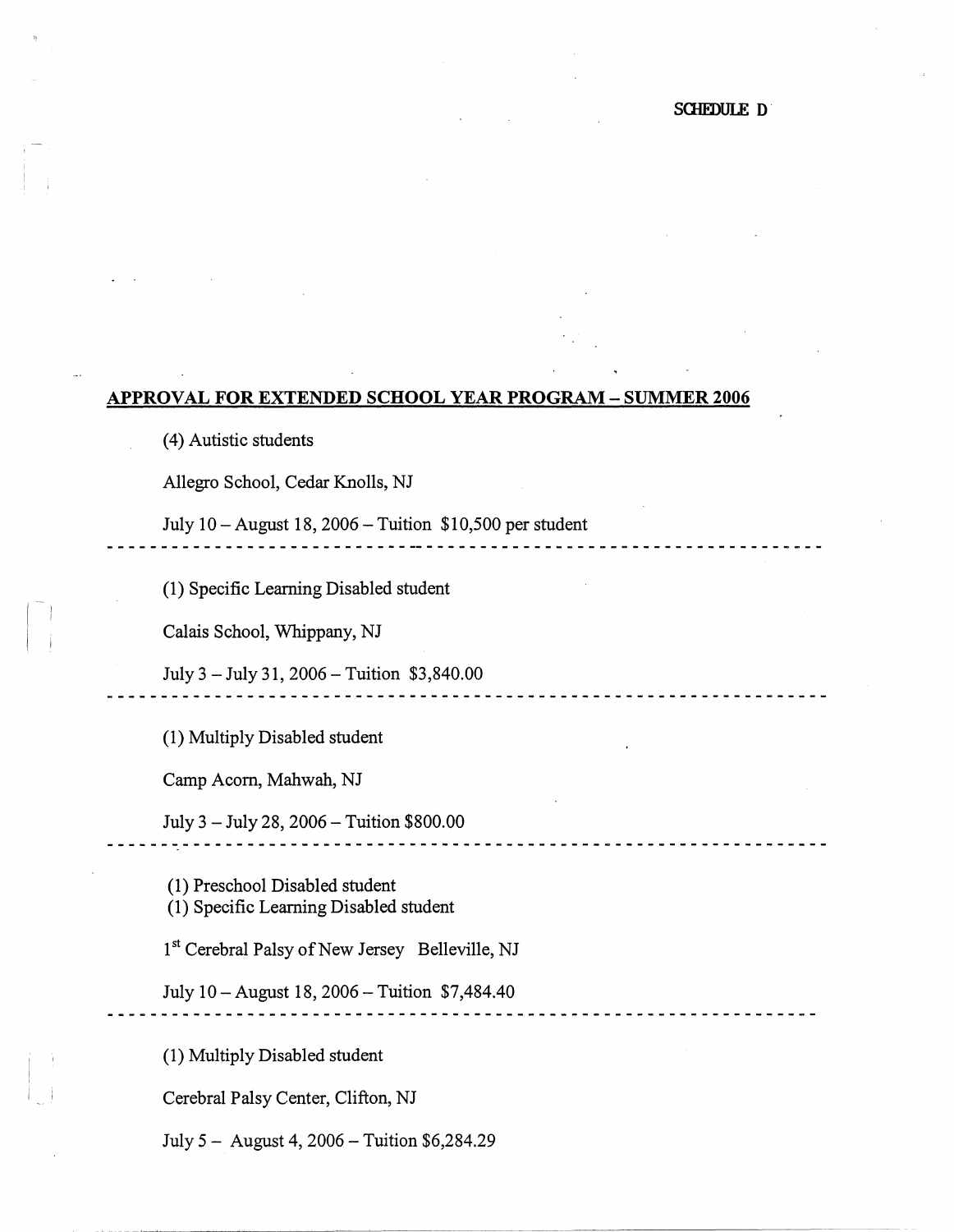(1) Multiply Disabled student

Cerebral Palsy Center, Edison, NJ

July 5 - August 15, 2006 - Tuition \$10,290.00 

(2) Autistic students (1) Preschool Disabled student

Children's Institute, Verona, NJ

June 30 - July 31, 2006 - Tuition \$4,594.80 per student

(1) Preschool Disabled student

Children's Therapy Center, Fair Lawn, NJ

June 26 - July 28, 2006 - Tuition \$4,532.22 \_\_\_\_\_\_\_\_\_\_\_\_\_\_\_\_\_\_\_\_\_\_\_\_\_\_\_\_\_\_\_

(1) Specific Learning Disabled student

Cornerstone School, Springfield, NJ

July 3 – August 25, 2006 – Tuition  $$11,522.55$ 

(1) Multiply Disabled student

Deron School, Montclair, NJ

July 5 -August 15, 2006-Tuition \$6,359.70

(2) Autistic students

· East Brook School, Park Ridge, NJ (Youth Consultation Services)

July 7 - July 31, 2006 - Tuition \$3,952.38 per student

(1) Mild Cognitively Impaired student (1) Multiply Disabled student

ECLC, Chatham, NJ

III I

July 3 - July 31, 2006 - Tuition \$3,386.00 per student

<u>-------------------------</u>-

-----------------------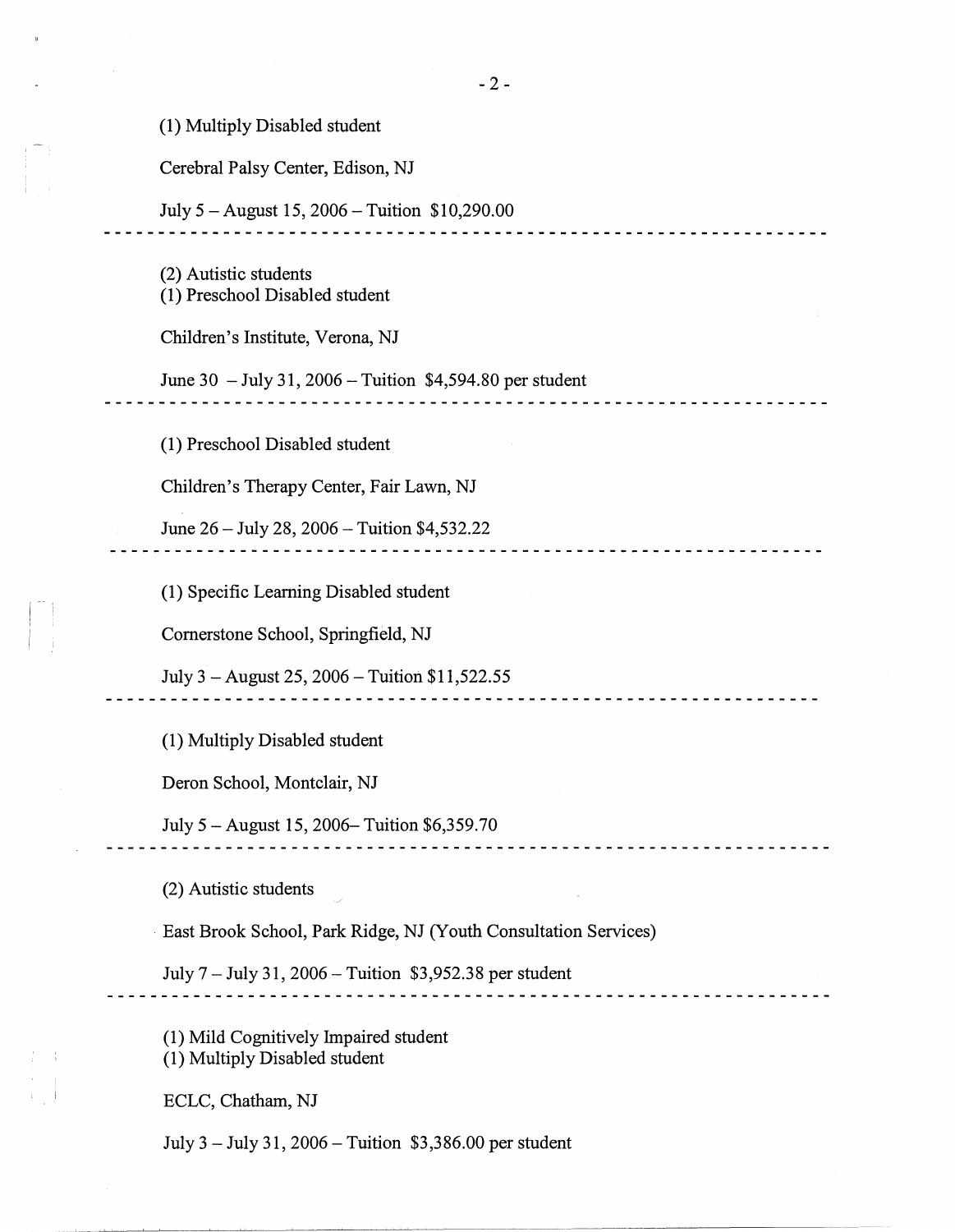(I) Multiply Disabled student

Essex County Day Training Center, Newark, NJ

Year round program – Tuition (state assigned)

(I) Autistic student

FN Brown School, Verona, NJ

June 27 - July 26, 2006 - Tuition \$3,170.00

(I) Auditorily Impaired-Hard of Hearing student

. . . . . . . . . . . . . . . . . . . .

Gateway School, Hackensack, NJ

July 5 - August 1, 2006 -- No tuition - student attending on a Work Ready Now Program grant

(I) Preschool Disabled student

Goodwin School, Midland Park, NJ (Bergen County Special Services)

July *5* - July 28, 2006 - Tuition \$3,500.00

(I) Multiply Disabled with Multiple Disabilities student

Harbor Haven Day Camp, West Orange, NJ

July 3-August 18, 2006-Tuition \$4,435.00

(2) Multiply Disabled students

Horizon School, Livingston, NJ

July *5* -August 15, 2005 -Tuition \$8,358.00 = high school program/ \$7,851.30 = elementary program.

(I) Autistic student

Institute For Educational Achievement, New Milford, NJ

July IO-August 17, 2006-Tuition \$9,464.00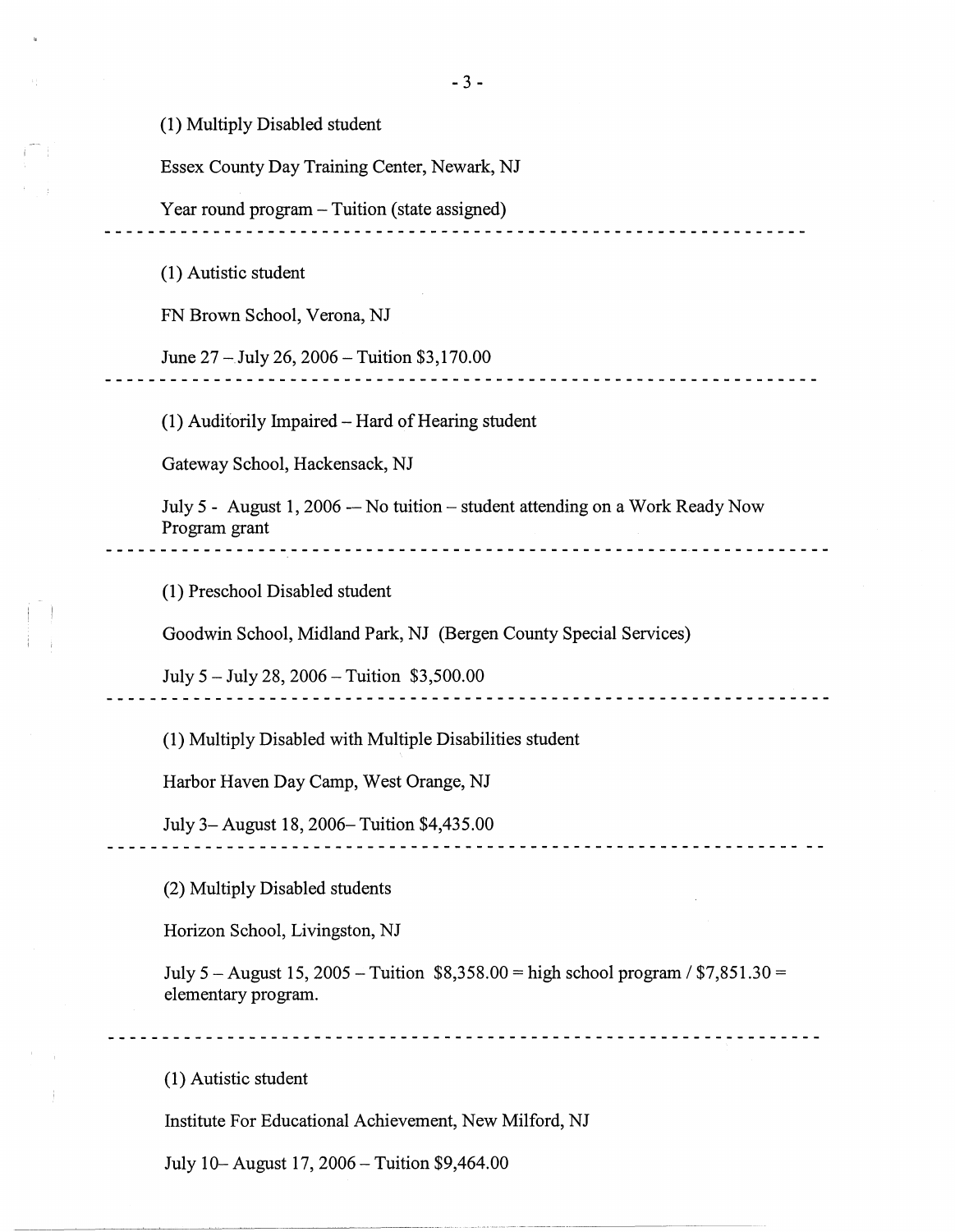(1) Autistic student

Midland School, North Branch, NJ

July 5 -August 15, 2006-Tuition \$5,784.00

{l) Autistic student

(1) Multiply Disabled student

(1) Preschool Disabled student

Montclair State University Demonstration Program, Upper Montclair, NJ

June 19 - August 10, 2006 - Tuition to be determined

(1) Autistic Student

Morris Union Jointure Commission, New Providence, NJ

June 28 - August 10, 2006 - Tuition \$11,117.00 

(2) Autistic students

(1) Multiply Disabled student

(1) Specific Learning Disabled student

New Beginnings School, Fairfield, NJ

July 10 - August 18, 2006 - Tuition \$8,018.70 per student

(1) Specific Learning Disabled student

Northwest Essex Community Healthcare Network, Inc, Belleville, NJ

July 5 -August 15, 2006 -Tuition \$7,247.10 

(1) Emotionally Disturbed student (1) Multiply Disabled student

Phoenix Learning Center, Nutley, NJ

July 5 -July 28, 2006-Tuition \$4,416.84